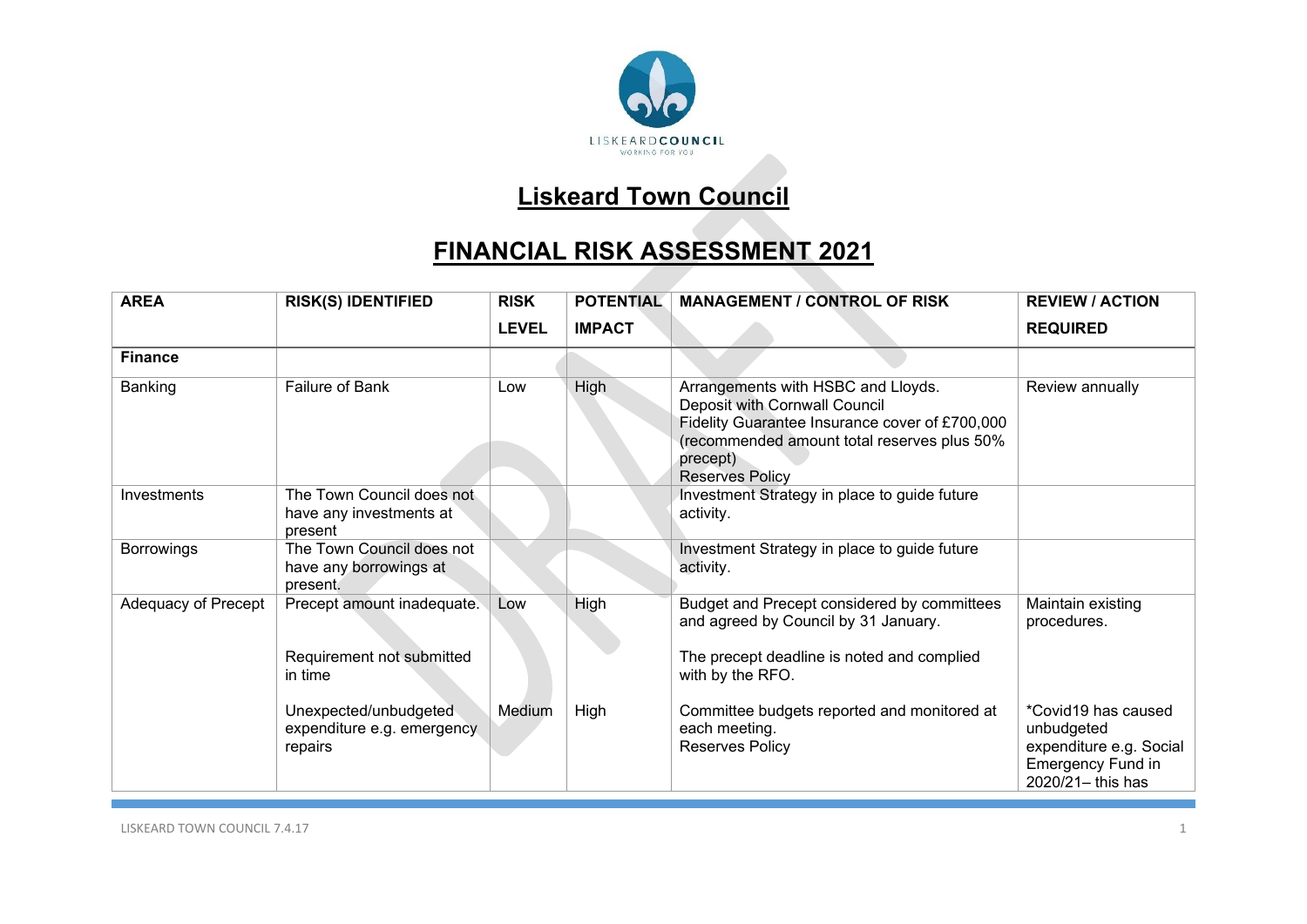|                                          |                                                                                                                                       |        |        |                                                                                                                                                                                                                                                                                                                                                                                                                                                                      | been considered in the<br>2021/22 budgeting<br>process but continuous<br>monitoring required.                                                                                                                                                        |
|------------------------------------------|---------------------------------------------------------------------------------------------------------------------------------------|--------|--------|----------------------------------------------------------------------------------------------------------------------------------------------------------------------------------------------------------------------------------------------------------------------------------------------------------------------------------------------------------------------------------------------------------------------------------------------------------------------|------------------------------------------------------------------------------------------------------------------------------------------------------------------------------------------------------------------------------------------------------|
| Rental Income                            | Failure of tenants / hirers to<br>settle invoices<br>Unexpected loss of income<br>Inadequate charges                                  | Medium | Medium | Regular review of debtors and chasing of<br>outstanding invoices as per Credit Management<br>Policy and Procedures.<br>Aged debtors reported to Council/Finance,<br><b>Economic Development and General Purposes</b><br>committee for monitoring.<br>Annual review of hiring fees and allotment<br>charges.<br>Valid leases in place for all Guildhall units and<br>reviewed in line with the agreement.                                                             | Maintain existing<br>procedures.<br>*Covid19 has reduced<br>Public Hall and<br>Guildhall expected<br>income in 2021/22.<br>Reduced projections<br>have been used for the<br>2021/22 budget setting<br>process, but<br>continuous review<br>required. |
| <b>Financial Controls</b><br>and Records | Inadequate or inaccurate<br>records leading to financial<br>irregularities.<br>Errors in record keeping.<br>Falsification of records. | Medium | Medium | Financial Regulations reviewed annually.<br>Internal and external audit undertaken, and<br>reports considered by Council, with<br>recommendations prioritised for action<br>Programme of internal checks and controls<br>carried out by Councillors.<br>Separation of duties - invoicing, receipt of<br>payments and banking separated from account<br>recording and bank reconciliation - different<br>members of staff have responsibility for these<br>functions. | Maintain existing<br>procedures.<br>*Covid19 restrictions<br>have limited<br>Councillors ability to<br>make some internal<br>checks – continue to<br>review to reflect<br>current guidance.                                                          |
| Petty Cash                               | Payments not accounted<br>for.<br>Loss through theft of<br>dishonesty.                                                                | Low    | Low    | Maximum holding £300<br>Reconciled monthly<br>All payments supported by relevant paperwork.                                                                                                                                                                                                                                                                                                                                                                          | Maintain existing<br>procedures.                                                                                                                                                                                                                     |
| Cash                                     | Loss through theft or<br>dishonesty.                                                                                                  | Medium | High   | Cash reconciled and banked weekly.<br>Unbanked cash locked in safe.<br>Low value and level of cash transactions.<br>TIC cash reconciled and banked monthly - with<br>records sent to Accounts Clerk – maximum<br>£500 limit                                                                                                                                                                                                                                          | Maintain existing<br>procedures.                                                                                                                                                                                                                     |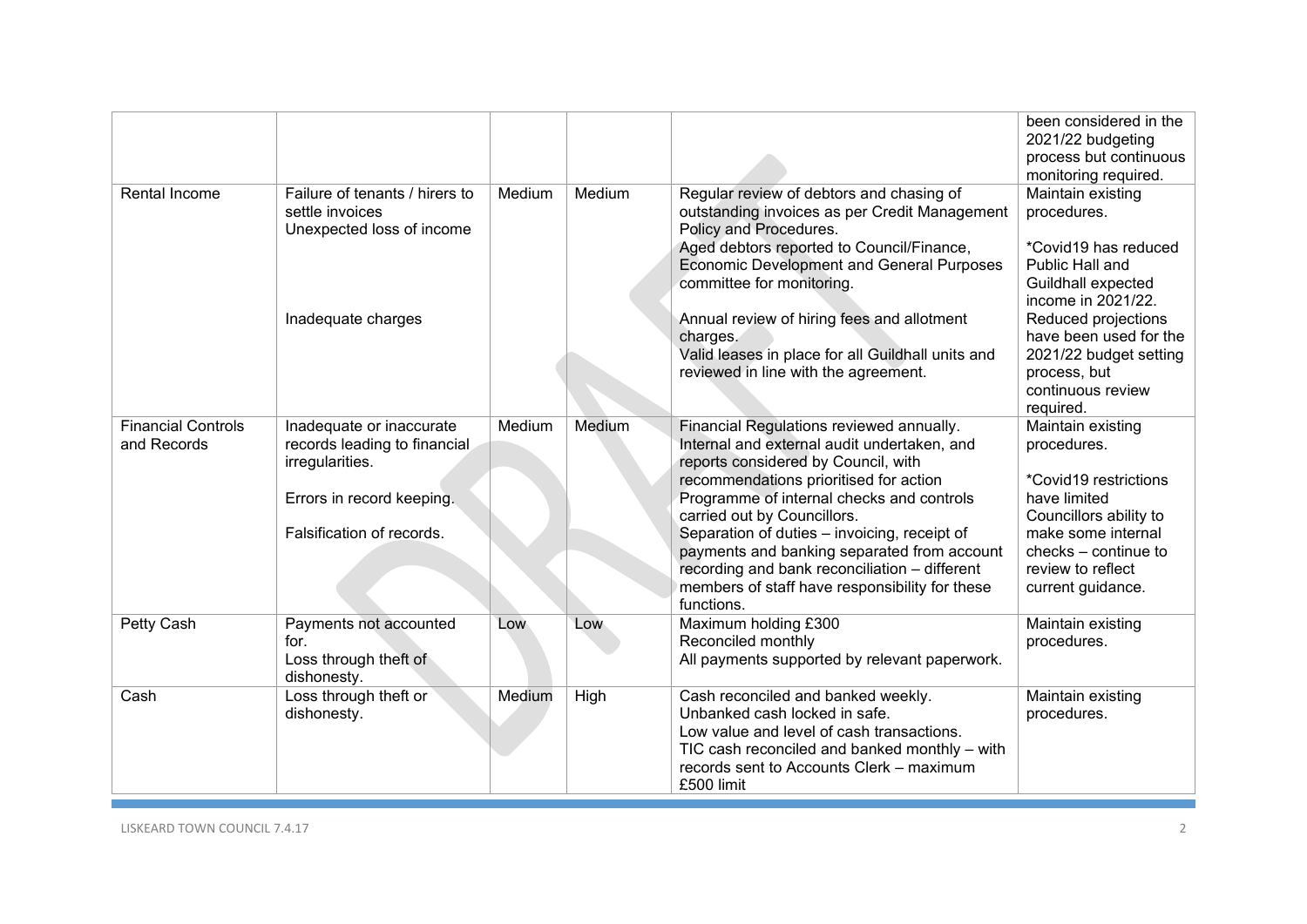|                             |                                                                                                   |        |        | Museum donations reconciled and banked<br>monthly                                                                                                                                                                                                                                                                                                                                                                                                                                                         | *Consider how a limit<br>on the museum<br>donations could be                                                                                                                 |
|-----------------------------|---------------------------------------------------------------------------------------------------|--------|--------|-----------------------------------------------------------------------------------------------------------------------------------------------------------------------------------------------------------------------------------------------------------------------------------------------------------------------------------------------------------------------------------------------------------------------------------------------------------------------------------------------------------|------------------------------------------------------------------------------------------------------------------------------------------------------------------------------|
| <b>Bank Reconciliations</b> | Inadequate checks<br><b>Bank errors</b>                                                           | Low    | Medium | Bank reconciliations completed monthly, by the<br>account's clerk and checked by the RFO.<br>Regular verification check carried out by non-<br>signatory Councillor.                                                                                                                                                                                                                                                                                                                                      | monitored<br>Maintain existing<br>procedures.                                                                                                                                |
| Payments                    | Goods not supplied but<br>invoiced.<br>Invoices incorrect<br>Invoices unpaid (penalty<br>charges) | Medium | Medium | All invoices checked and initialled for accuracy<br>and checked against original order and receipt<br>of goods/services by RFO.<br>2 signatures on all cheques and stubs initialled<br>to confirm payee and name on stub match.<br>List of payments presented to Council/Finance,<br><b>Economic Development and General Purposes</b><br>Committee monthly for authorisation.<br>Clear audit trail of all expenditure.<br>Rialtas Omega accounting software used.<br>Invoice due dates checked on receipt | Maintain existing<br>procedures.<br>*New system for BACS<br>payments to be used<br>and consider whether<br>an appendix to the<br><b>Financial Regulations</b><br>are needed. |
| Approval of<br>Expenditure  | Unauthorised purchases<br>Fraud                                                                   | Low    | Medium | All payment orders authorised by Council as<br>per Financial Regulations.<br><b>Whistleblowing Policy</b>                                                                                                                                                                                                                                                                                                                                                                                                 | Maintain existing<br>procedures.                                                                                                                                             |
| <b>Cheque Books</b>         | Loss of cheques<br>Fraudulent use                                                                 | Low    | Medium | Cheque books held securely<br>No blank cheques signed                                                                                                                                                                                                                                                                                                                                                                                                                                                     | Maintain existing<br>procedures.                                                                                                                                             |
| <b>Debit Card</b>           | Loss / theft<br>Fraudulent use                                                                    | Low    | Low    | Card retained in safe<br>No PIN number issued - only used for<br>online/telephone payments<br>Only card held on separate number 2 account<br>with maximum balance £2,000<br>Use of card authorised by Town Clerk<br>Details included in list of payments presented to<br>Council / Finance, Economic Development and<br><b>General Purposes Committee</b>                                                                                                                                                 |                                                                                                                                                                              |
| Salaries                    | Incorrect payments to staff                                                                       | Low    | Medium | SAGE payroll calculates wages monthly.<br>Details input by accounts clerk and checked by<br>RFO before payments processed.<br>Subject to internal audit                                                                                                                                                                                                                                                                                                                                                   | Maintain existing<br>procedures.                                                                                                                                             |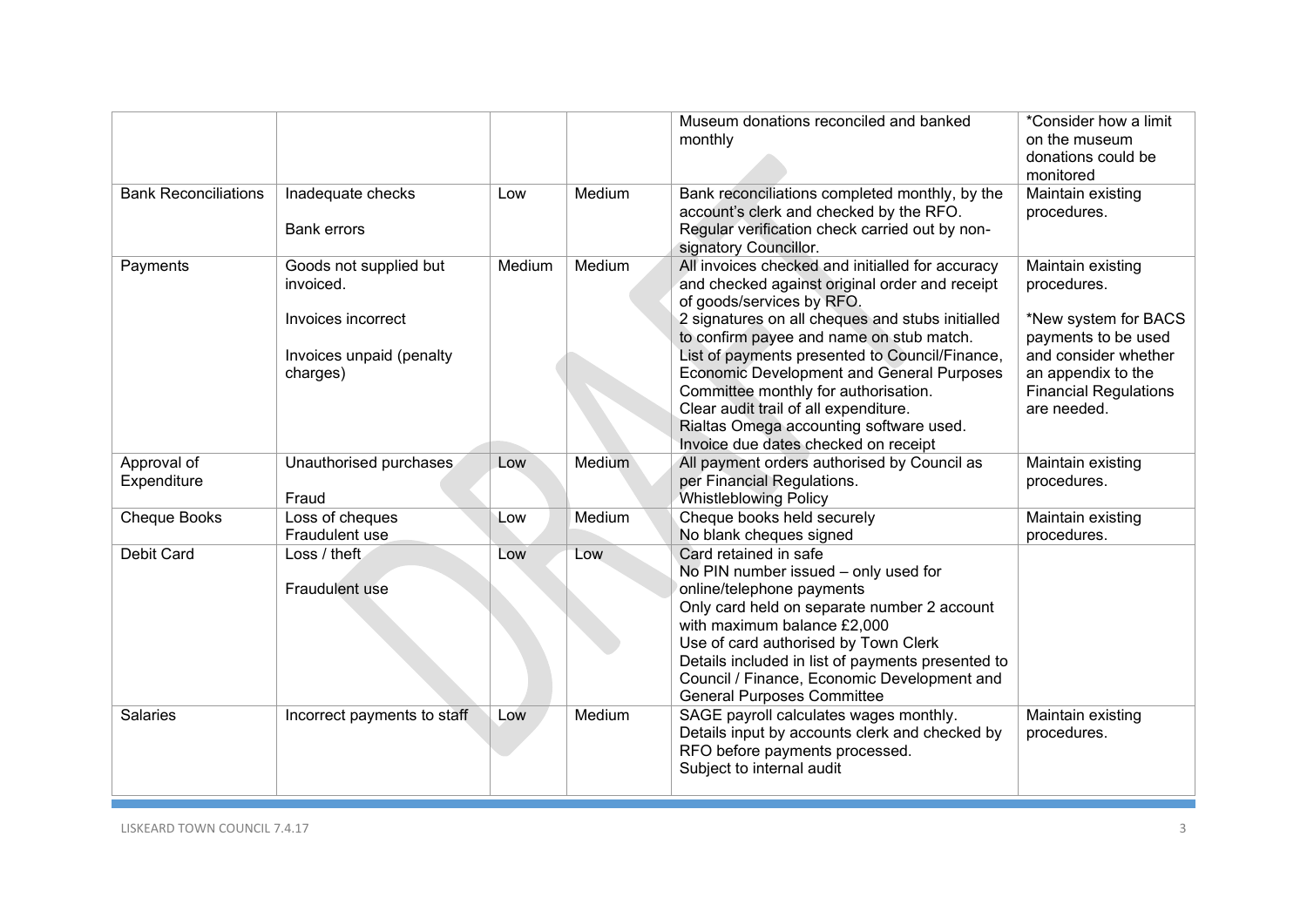|                                        | Loss of key staff / skills                                         |        |        | Salary spinal points and hours worked<br>confirmed annually by Council, and subject to<br>internal control check by a Councillor.<br>Business Continuity Plan in place for long term /<br>permanent loss of key staff / skills                                                                                                                                                                                                                                                                                                                                                                                                                                                                                                                                                             | <b>*Review Business</b><br>Continuity Plan with<br>benefit of experience<br>of covid 19<br>*Produce procedures<br>manuals for all job<br>roles                                                                   |
|----------------------------------------|--------------------------------------------------------------------|--------|--------|--------------------------------------------------------------------------------------------------------------------------------------------------------------------------------------------------------------------------------------------------------------------------------------------------------------------------------------------------------------------------------------------------------------------------------------------------------------------------------------------------------------------------------------------------------------------------------------------------------------------------------------------------------------------------------------------------------------------------------------------------------------------------------------------|------------------------------------------------------------------------------------------------------------------------------------------------------------------------------------------------------------------|
| <b>Annual Return</b>                   | Not submitted on time<br>Incorrectly completed                     | Medium | Medium | RFO aware of date                                                                                                                                                                                                                                                                                                                                                                                                                                                                                                                                                                                                                                                                                                                                                                          | Maintain existing<br>procedures.                                                                                                                                                                                 |
| <b>Assets</b>                          |                                                                    |        |        |                                                                                                                                                                                                                                                                                                                                                                                                                                                                                                                                                                                                                                                                                                                                                                                            |                                                                                                                                                                                                                  |
| Security of buildings /<br>property    | Vandalism, fire, flood, leaks,<br>weather and accidental<br>damage | Medium | Medium | Buildings and property insured and reviewed<br>annually (see below)<br>Fire and intruder alarms with automatic<br>response for some buildings but not all.<br>Weekly fire alarm checks and annual servicing.<br>PH Fire alarm upgraded and extended to L2<br>summer 2018. PH main exit route protected<br>with new fire doors throughout that area.<br>Guildhall Fire Alarm upgraded to L3 summer<br>2018. New fire doors installed 2020.<br>Buildings secured outside working hours<br>CCTV coverage at Public Hall and Foresters<br>Hall<br>Weekly checks conducted of remote locations<br>e.g. parks, toilets, allotments<br>Utility meters read monthly.<br>*Low crime rate in Liskeard<br>Business Continuity Plan in place if alternative<br>premises required to maintain services. | Maintain existing<br>procedures.<br>*Upgrade being<br>undertaken of<br><b>Foresters Hall dual</b><br>com alarm<br>connections.<br>*New key and alarm<br>fob register required<br>with items issued<br>signed for |
| Maintenance of<br>buildings / property | Inadequate maintenance of<br>buildings, vandalism                  | Medium | Medium | Facilities manager ensures maintenance<br>completed in a timely manner and to a good<br>standard.                                                                                                                                                                                                                                                                                                                                                                                                                                                                                                                                                                                                                                                                                          | Maintain existing<br>procedures.                                                                                                                                                                                 |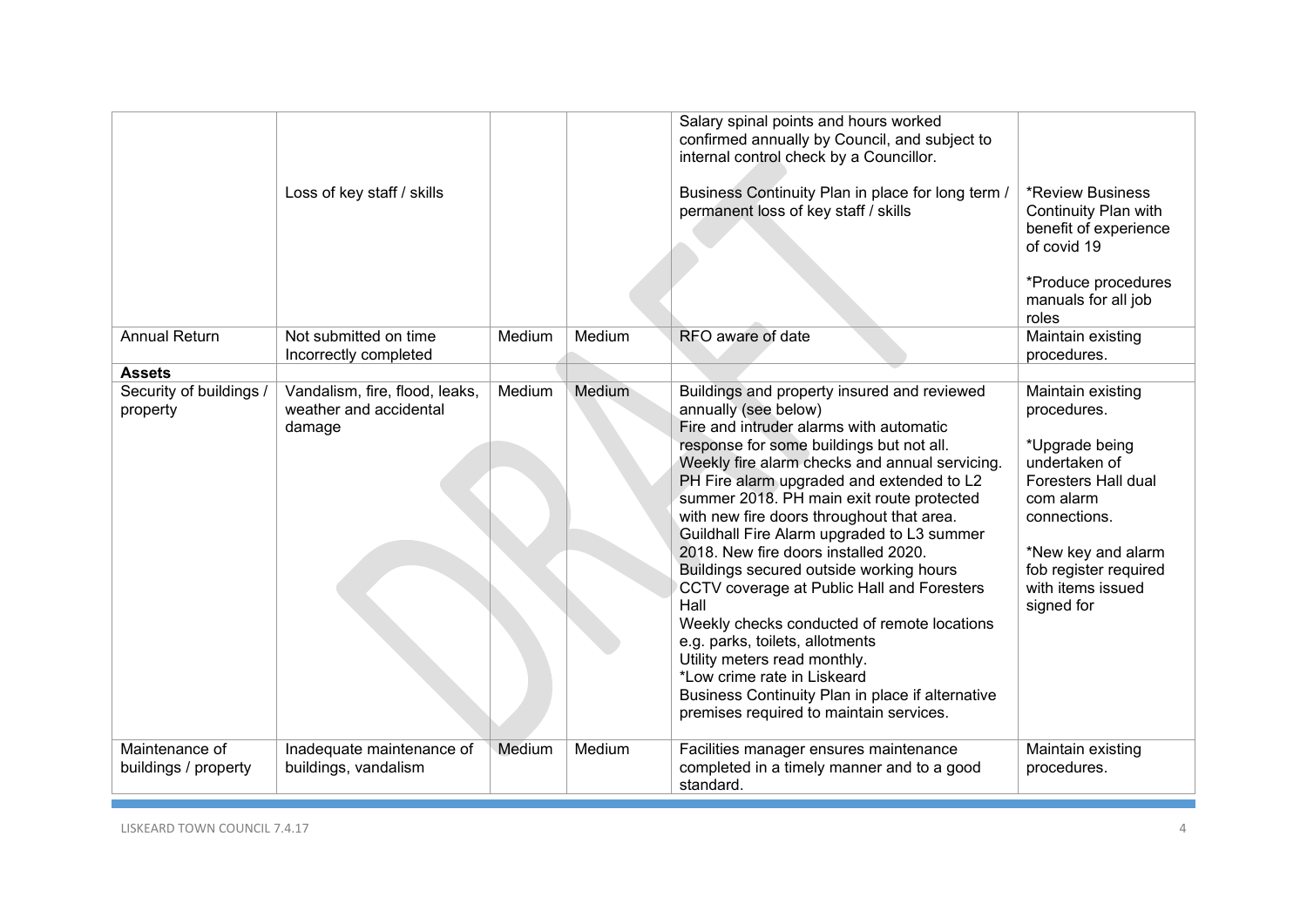|                                                         |                                                        |        |      | Plant and machinery serviced and tested in<br>compliance with regulations<br>All buildings inhabited or regularly inspected.<br>Capital provision made for large scale<br>maintenance / renovation<br>Asset register regularly maintained                                                                                    | *Add column to asset<br>register for condition<br>and longevity of asset                                                                                                              |
|---------------------------------------------------------|--------------------------------------------------------|--------|------|------------------------------------------------------------------------------------------------------------------------------------------------------------------------------------------------------------------------------------------------------------------------------------------------------------------------------|---------------------------------------------------------------------------------------------------------------------------------------------------------------------------------------|
| Security of valuables<br>(silver and regalia)           | Loss, theft or damage                                  | Medium | High | Silver stored in safe compliant with<br>requirements of insurance company. Keys and<br>combination maintained at remote location.<br>Only withdrawn for civic occasions. New<br>insurance valuation obtained 2017.<br>Regalia stored in safe and immediately returned<br>after use.<br>Insurance in place and indexed.       | Maintain existing<br>procedures.<br>Revalue 10 yearly                                                                                                                                 |
| <b>Legal Liabilities</b><br><b>Ensuring the Council</b> | <b>Ultra Vires Acts incurring</b>                      | Low    | High | Town Clerk and RFO & Deputy Town Clerk are                                                                                                                                                                                                                                                                                   | Maintain existing                                                                                                                                                                     |
| acts within its legal<br>powers                         | financial liability                                    |        |      | CiLCA qualified<br>General Power of Competence in place and<br>renewed at each new Council term as required.<br>Use of advice from NALC/CALC and SLCC<br>Members follow the Code of Conduct<br>Scheme of Delegation / Terms of Reference in<br>place to delegate matters to committees<br>Standing orders regularly reviewed | procedures.<br>*NB temporary<br>measures in place<br>during the covid19<br>pandemic to be<br>reviewed along with<br>legislation to permit the<br>continued use of virtual<br>meetings |
| Insurance                                               | Inadequate cover or over<br>insurance increasing costs | Low    | High | Review of insurance with brokers annually and<br>upon taking up new assets, responsibilities,                                                                                                                                                                                                                                | Maintain existing<br>procedures.                                                                                                                                                      |
|                                                         | unnecessarily.<br>Areas not covered                    |        |      | museum loans, etc<br>Buildings reinstatement values desktop review                                                                                                                                                                                                                                                           |                                                                                                                                                                                       |
|                                                         | Policy lapsed                                          |        |      | completed after switching insurer November<br>2019 and cover updated as recommended.                                                                                                                                                                                                                                         |                                                                                                                                                                                       |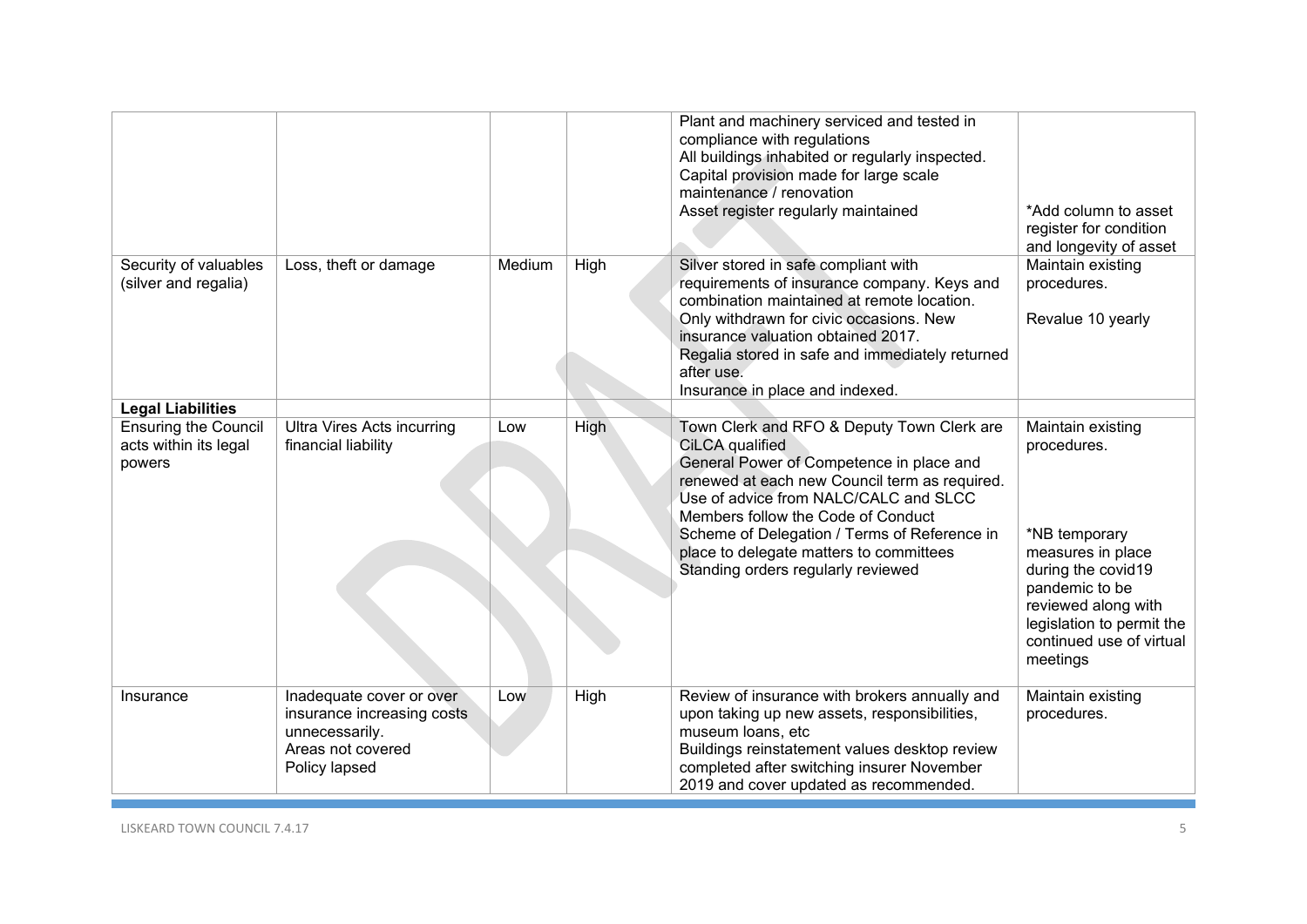| Compliance with<br><b>Employment Law</b>                                  | Acts outside the<br>Employment Law could lead<br>to financial liability                                                                                                                                      | Low    | High | Contract with professional HR advisers and<br>insurers Ellis Whittam.<br>Approval of employment matters by Staff<br>Committee<br>Up to date contracts for all staff<br>New Employee handbook with up to date<br>policies introduced Nov 2016.                                                                                                                                                                                                                                                                                                                                                                                                                                                                                                      | Under constant review<br>*To be updated                                                                                                                                                                                                   |
|---------------------------------------------------------------------------|--------------------------------------------------------------------------------------------------------------------------------------------------------------------------------------------------------------|--------|------|----------------------------------------------------------------------------------------------------------------------------------------------------------------------------------------------------------------------------------------------------------------------------------------------------------------------------------------------------------------------------------------------------------------------------------------------------------------------------------------------------------------------------------------------------------------------------------------------------------------------------------------------------------------------------------------------------------------------------------------------------|-------------------------------------------------------------------------------------------------------------------------------------------------------------------------------------------------------------------------------------------|
| Compliance with<br><b>HMRC and Pensions</b><br>Regulator<br>requirements. | Payments missed.<br>Quarterly VAT returns<br>inaccurate of submitted late.<br>Pension enrolment rules not<br>followed<br>Pension returns not made in<br>a timely manner leading to<br>fines from the regular | Low    | High | Sage Payroll system calculates wages, pension<br>and NI.<br>VAT returns processed within Rialtas and MTD<br>enabled.<br>Specialist advice obtained where necessary<br>e.g. VAT<br>Liaison with Cornwall Council Pension Services<br>Subject to internal audit                                                                                                                                                                                                                                                                                                                                                                                                                                                                                      | Maintain existing<br>procedures.                                                                                                                                                                                                          |
| Health and Safety of<br>Staff, Visitors and<br>Contractors                | <b>Liability incurred if Council</b><br>found to be at fault.                                                                                                                                                | Medium | High | Council has Health and Safety policy and<br>employs consultants Ellis Whittam, who offer<br>annual review and support to ensure<br>procedures are up to date.<br>External review of all policies and procedures<br>carried out Feb 2017 by SWAAT<br>Risk assessments in place for all property and<br>processes and regularly reviewed<br>Appropriate levels of Public Liability and<br>Employers Liability insurance (recommended<br>£10m)<br>Lone working minimised and managed<br>Appropriate PPE issued with instructions for<br>use<br>Appropriate training given to staff and logged<br><b>Staff Training and Development Policy</b><br>Training log maintained<br>Event Management Plans and risk<br>assessments completed for local events | All risk assessments<br>reviewed annually.<br>*Additional covid19<br>risk assessments<br>completed on all<br>facilities and reviewed<br>as guidelines change.<br>*New lone working<br>policy required (to<br>include covid19<br>section). |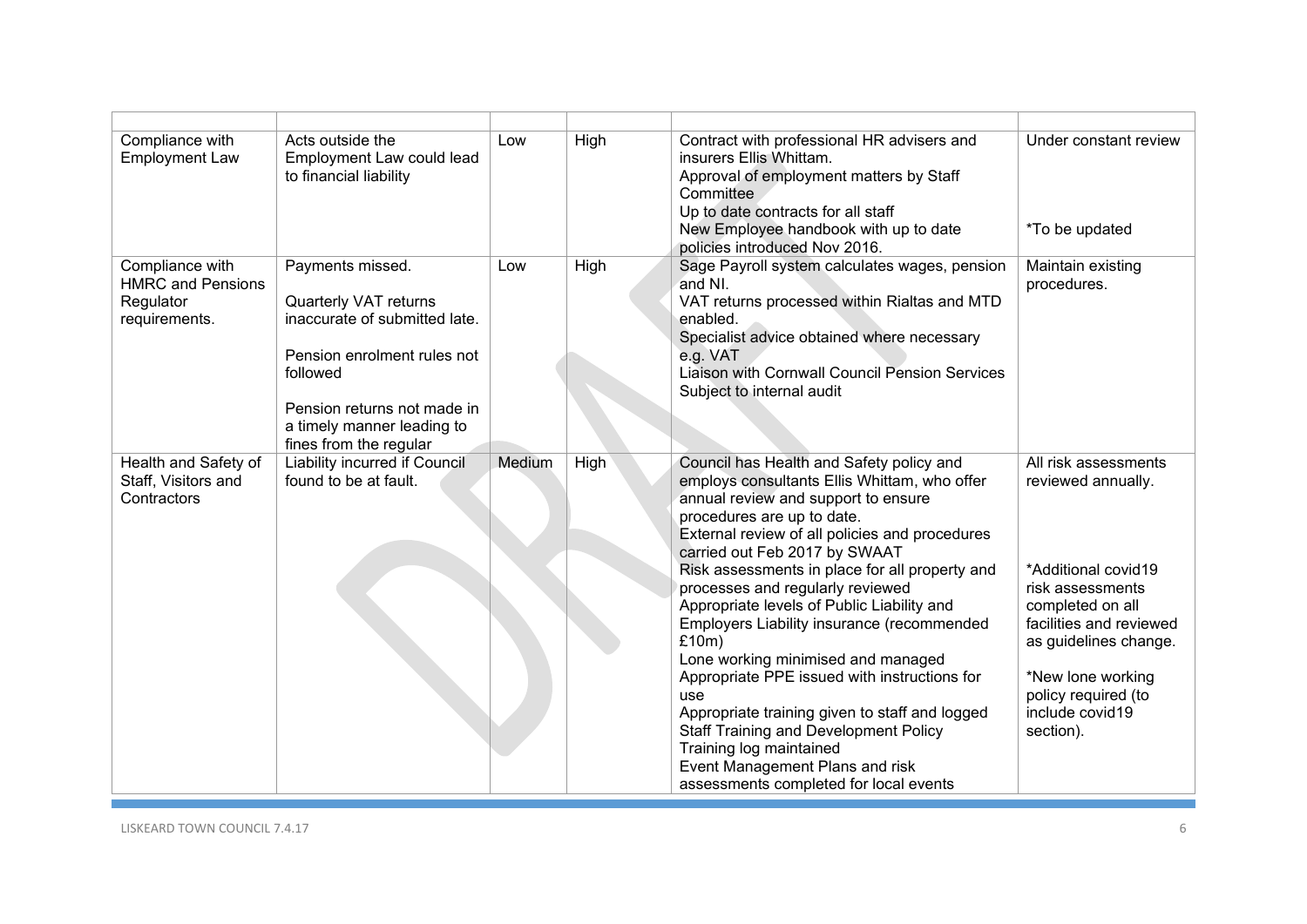|                                                           |                                                                                                                                                                       |     |             | <b>Trained first aiders</b><br>Accident records kept and reported where<br>necessary<br>Annual Display Screen Equipment reviews<br>undertaken<br>Contract out grass cutting, weed control,<br>footpath maintenance where council does not<br>have suitably qualified staff to undertake these<br>functions.       | *New PPE<br>requirements for covid<br>19 complied with<br>*DSE assessments<br>carried out for home<br>working.<br>*Consider home<br>working policy for<br>future use |
|-----------------------------------------------------------|-----------------------------------------------------------------------------------------------------------------------------------------------------------------------|-----|-------------|-------------------------------------------------------------------------------------------------------------------------------------------------------------------------------------------------------------------------------------------------------------------------------------------------------------------|----------------------------------------------------------------------------------------------------------------------------------------------------------------------|
|                                                           |                                                                                                                                                                       |     |             |                                                                                                                                                                                                                                                                                                                   | *Return to work<br>interviews to be held<br>before staff return to<br>the buildings                                                                                  |
| Legal liability as a<br>consequence of<br>asset ownership | Injury caused through fault<br>with asset or incorrect<br>training in operation.                                                                                      | Low | High        | Buildings and other assets inspected regularly<br>by staff for faults.<br>PAT tests carried out annually - last done<br>August 2020<br>Appropriate training given and logged<br>Public liability insurance in place<br>(recommended £10m)<br>Facilities Manager and Caretaker/Handyman<br>RoSPRA qualified        | Under constant review<br>*NB equipment<br>currently used at home<br>not tested                                                                                       |
|                                                           |                                                                                                                                                                       |     |             | Regular RoSPRA inspections carried out at<br>parks and recorded (caretaker has RoSPRA<br>training to carry out)<br>Legionella control tests carried out monthly                                                                                                                                                   | Valid until 19/9/2021<br>Valid until 10/2/2023                                                                                                                       |
| Computer records                                          | Reliability of system<br>Loss of data through system<br>error or theft<br>Corruption of data from<br>viruses or hacking<br>Loss of data through<br>damage to hardware | Low | <b>High</b> | Back up to icloud<br>Local monthly back up of all records to memory<br>sticks/external hard drive retained in fireproof<br>safe<br>External IT support service used<br>Professional anti-virus software (AVG business)<br>All computers and accounts/payroll software<br>password protected and regularly updated | Maintain existing<br>procedures.                                                                                                                                     |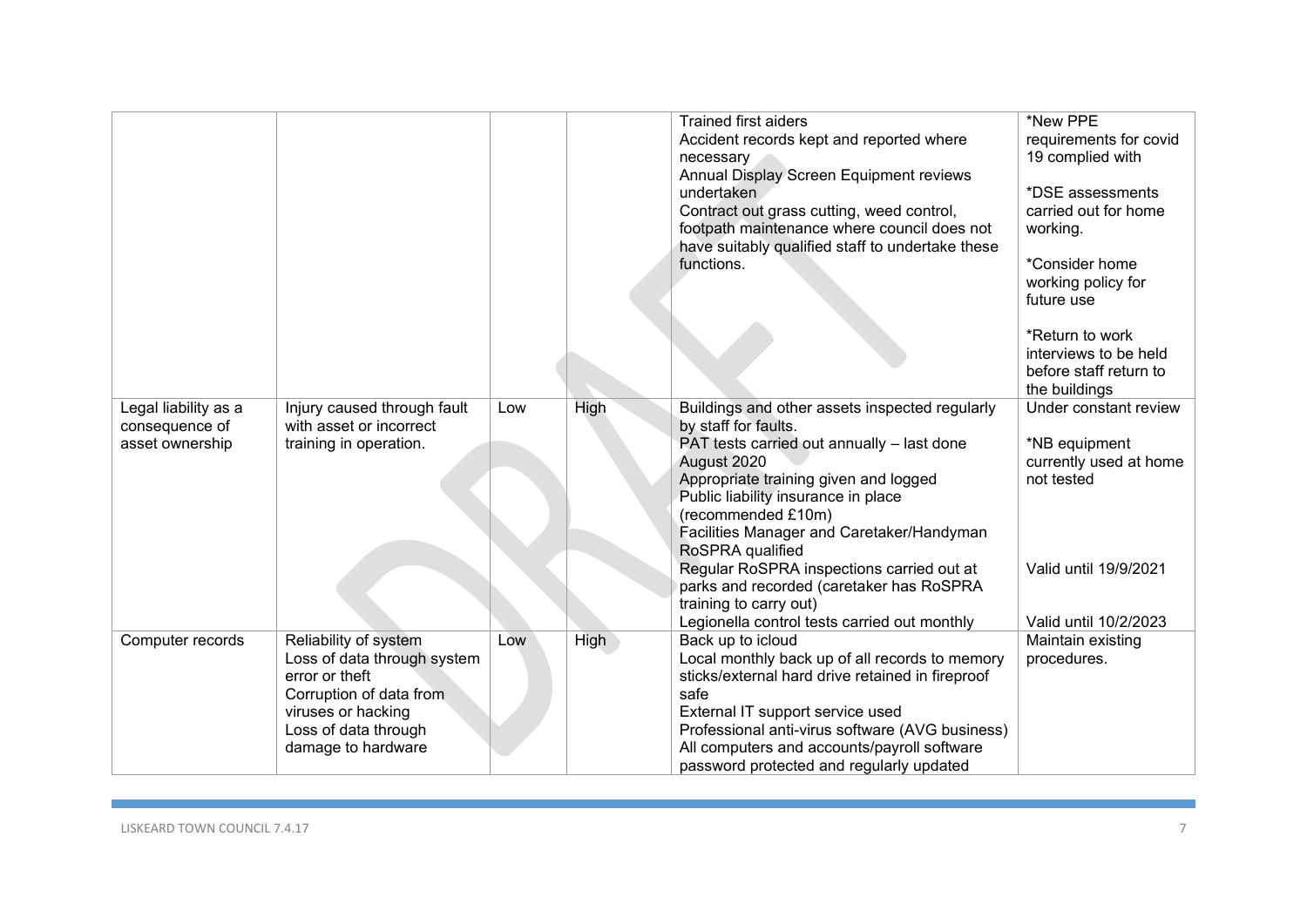| Tendering process                                                  | Procedures not followed for<br>significant contracts<br>Best value not achieved<br>Fraud | Low | Medium      | Standing Orders correctly followed<br>Procurement procedures in place and staff<br>have received training<br>Contracts reviewed annually                                                                                                                                                                      | Maintain existing<br>procedures.                                                                 |
|--------------------------------------------------------------------|------------------------------------------------------------------------------------------|-----|-------------|---------------------------------------------------------------------------------------------------------------------------------------------------------------------------------------------------------------------------------------------------------------------------------------------------------------|--------------------------------------------------------------------------------------------------|
| Register of Members'<br>Interests                                  | Not maintained in<br>accordance with Code of<br>Practice                                 | Low | Low         | Up to date Code of Conduct adopted by<br>Council.<br>Councillors encouraged to attend training<br>Register of interests filed with Cornwall Council.<br>Declaration on all agendas that Interests are up<br>to date<br>Gift / hospitality register held                                                       | Maintain existing<br>procedures.                                                                 |
| Proper document<br>control                                         | Documents unaccounted for<br>No proof of documents<br>received                           | Low | Low         | Filing system established and updated<br>Data Protection Act requirements in place to<br>comply with GDPR<br>Registered with ICO<br>Documents date stamped on receipt and<br>actioned by staff<br>Councillors' mail available for collection                                                                  | Maintain existing<br>procedures.                                                                 |
| <b>Internal Financial</b><br><b>Controls and Internal</b><br>Audit | Proper financial controls not<br>maintained.<br>True financial position not<br>known     | Low | <b>High</b> | Financial Regulations in place and updated<br>regularly<br>Regular reports to all committees and Council<br>for budget monitoring<br>Councillors encouraged to undertake financial<br>training<br>Balances reported regularly to Council /<br>Finance, Economic Development and General<br>Purposes committee | Maintain existing<br>procedures.<br>*Continue to<br>implement new system<br>of internal controls |
| <b>Administration</b>                                              |                                                                                          |     |             |                                                                                                                                                                                                                                                                                                               |                                                                                                  |
| Reports and records                                                | Improper and untimely<br>reporting of meetings via the<br>minutes                        | Low | Low         | Council meets bi-monthly to receive and<br>approve the minutes of meetings held in the<br>interim.<br>Minutes are made available to the press and<br>public via the Council website.<br>Meetings are recorded                                                                                                 | Maintain existing<br>procedures.                                                                 |

## Adopted by the Finance & General Purposes Committee 17 January 2017